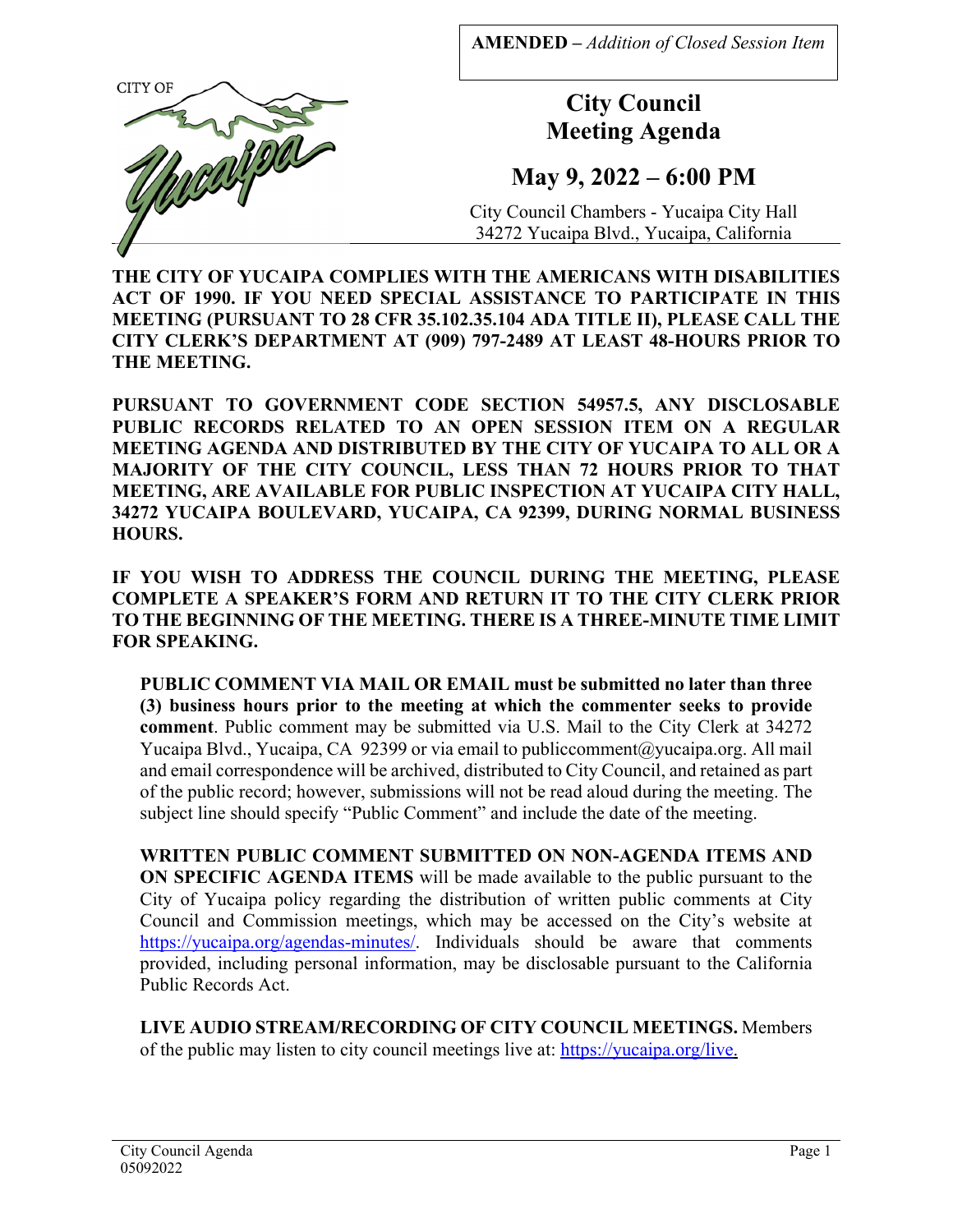# **CALL TO ORDER**

## **PLEDGE OF ALLEGIANCE**

## **ROLL CALL**

## **SPECIAL PRESENTATION**

California Trails and Greenways Conference Award Program – Take-a-Hike Yucaipa

### **PUBLIC COMMENT**

#### **CONSENT AGENDA**

The following Consent Agenda items are expected to be routine and non-controversial. Council will act upon them, at one time, without discussion. Any Councilmember or staff member may request removal of an item from the Consent Agenda for discussion.

The title is deemed to be read and further reading waived on any ordinance listed on the Consent Agenda for second reading and adoption.

#### **SUBJECT: APPROVE COUNCIL MINUTES OF APRIL 25, 2022** P.  $5\,1$ .

**RECOMMENDATION**:That City Council approve City Council Minutes of April 25, 2022.

**2. SUBJECT**: AMENDMENT NO. 5 TO THE MEMORANDUM OF UNDERSTANDING BETWEEN THE YUCAIPA VALLEY CONSERVANCY, THE WILDLANDS CONSERVANCY, AND THE CITY OF YUCAIPA P. 13 2.

### **RECOMMENDATION**:That City Council:

- 1. Reinstate the terms of the Memorandum of Understanding, between the Yucaipa Valley Conservancy, the Wildlands Conservancy, and the City of Yucaipa, as amended through previously approved Amendment No. 4; and
- 2. Approve Amendment No. 5 to the Memorandum of Understanding between the Yucaipa Valley Conservancy, the Wildlands Conservancy, and the City of Yucaipa.

#### **3. SUBJECT:** FINAL TRACT MAP NO. 18167 P. 38 3.

### **RECOMMENDATION**:That City Council:

- 1. Approve Final Tract Map No. 18167; and
- 2. Accept an Offer of Dedication for Public Roads, City Highways and Public Utility Purposes on a Portion of 4th Street and a Portion of Avenue H as delineated on Final Tract Map No. 18167; and
- 3. Authorize the recordation of the map and accept securities from Century Communities of California, LLC.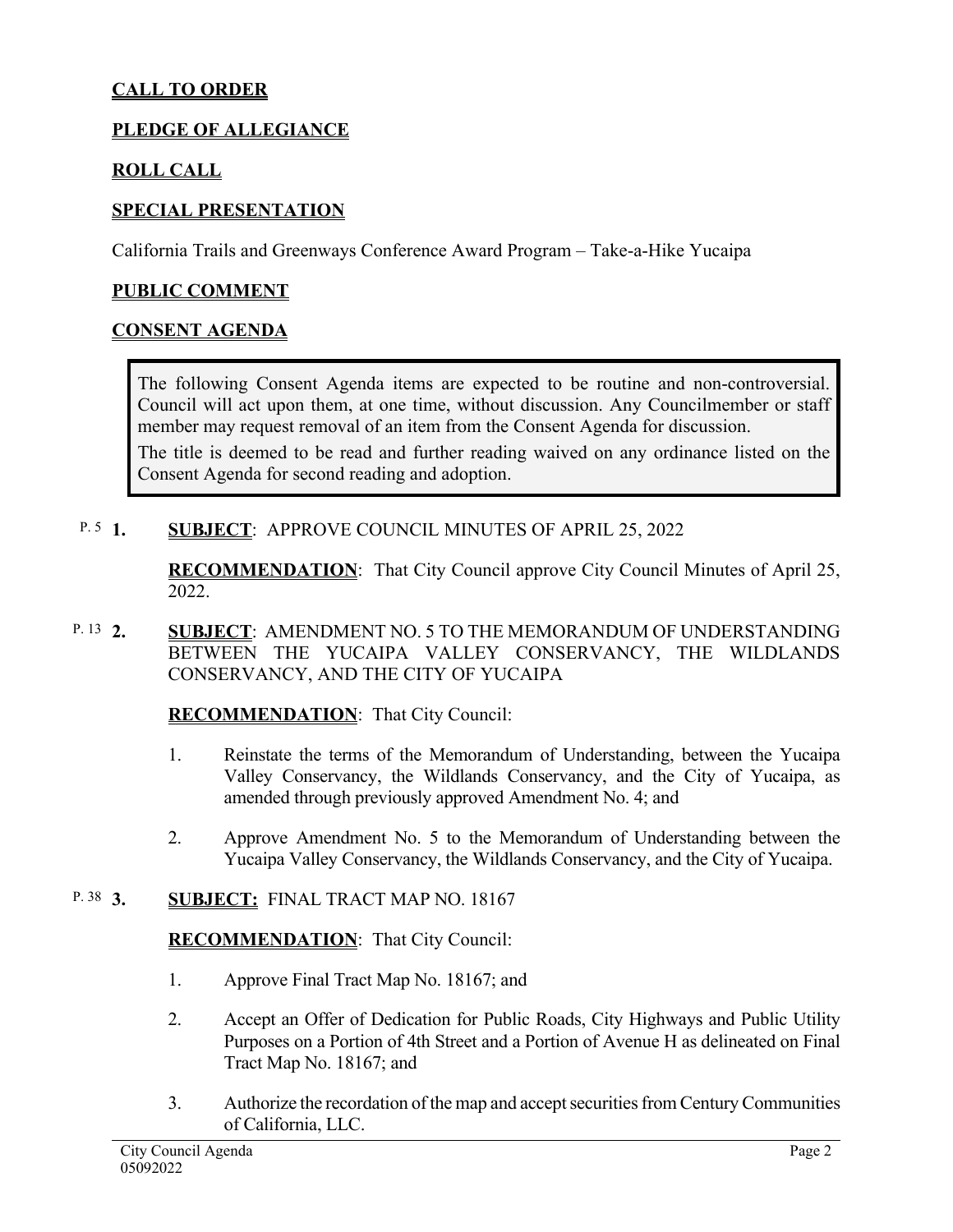#### **4. SUBJECT:** FINAL TRACT MAP NO. 18174 P. 41  $4.$

## **RECOMMENDATION**:That City Council:

- 1. Approve Final Tract Map No. 18174; and
- 2. Accept an Offer of Dedication for Public Roads, City Highways and Public Utility Purposes on a Portion of  $17<sup>th</sup>$  Street as delineated on Final Tract Map No. 18174; and
- 3. Authorize the recordation of the map and accept securities from RB Ruxton, LLC.
- **5. SUBJECT:** EXTENDING THE EXISTENCE OF A LOCAL EMERGENCY DUE TO THE COVID-19 PANDEMIC IMPACT ON THE EMERGENCY MEDICAL SERVICES **SYSTEM** P.  $44\quad5.$

**RECOMMENDATION**:That City Council review the need to continue the local emergency, thereby recognizing the continued existence of perilous conditions as a result of the COVID-19 Pandemic impact on the Emergency Medical Services system.

**6. SUBJECT**: MONTHLY TREASURER'S REPORT: FEBRUARY 2022 P. 46 6.

> **RECOMMENDATION**:That the City Council receive and file the Monthly Treasurer's Report for February 2022.

## **MAYOR AND COUNCILMEMBER BUSINESS (REPORTS)**

**7. SUBJECT**: APPOINTMENT TO THE HEALTHY YUCAIPA COMMITTEE P. 105  $7.$ 

> **RECOMMENDATION**:That Mayor Avila appoints one member to the Healthy Yucaipa Committee.

## **POSSIBLE ACTION ON PENDING LEGISLATION**

## **DEPARTMENT REPORTS**

**8. SUBJECT**: FIRE DEPARTMENT 2021 ANNUAL REPORT AND EMERGENCY TRANSPORT UPDATE P. 113 **8**.

> **RECOMMENDATION**:That City Council review and approve the Fire Department's Annual Report for 2021.

**9. SUBJECT**: LAW ENFORCEMENT SERVICES P. 147 **9** 

> **RECOMMENDATION**:That City Council approve and authorize the Mayor to execute an amendment to the Law Enforcement Services Contract between the City of Yucaipa and the San Bernardino County Sheriff's Department, for a total annual service contract in an amount not to exceed \$12,329,951, less the annual personnel credit in the amount of \$599,695, for a total net contract amount of not to exceed \$11,730,256 for fiscal year 2022-2023.

## **ANNOUNCEMENTS**